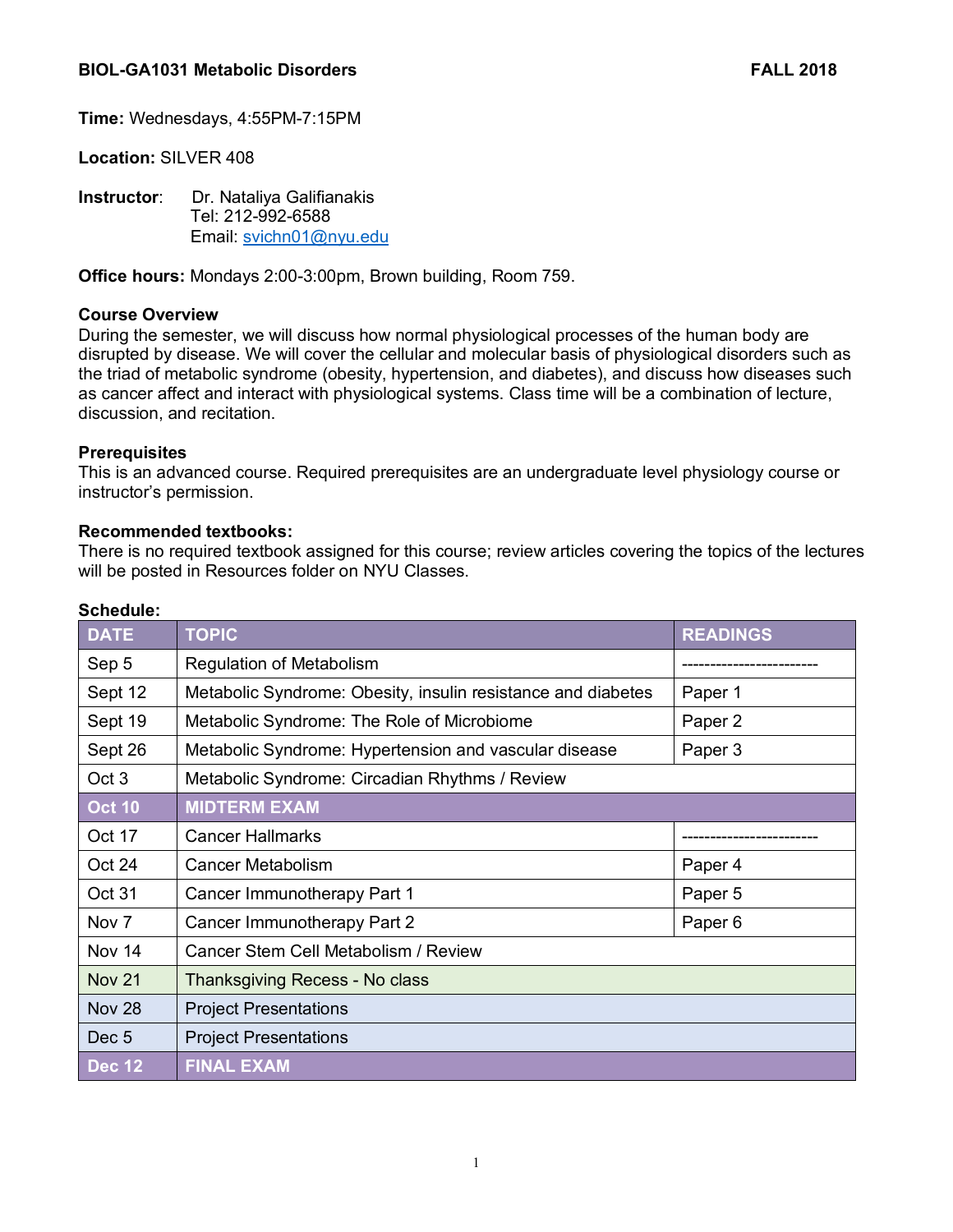# **BIOL-GA1031 Metabolic Disorders FALL 2018**

## **Research paper readings**

There will be primary research papers from the recent scientific literature posted on NYU Classes website through the semester. The papers will be discussed in the class. Your participation in the discussion is required and will be assessed qualitatively and quantitatively.

# **Projects.**

The class will be divided into groups and each group will design and complete a project that investigates a topic related to the course. The topic of the project with justification would have to be submitted for approval in writing electronically through NYU Classes by **12 pm**, noon on **October 17th**. The groups' findings will be presented at the end of the semester. The entire team will have to participate in preparing the presentation as well as in presentation itself. The project participation of each group member will be peer-reviewed by the rest of the group. The presentations will be assessed by the instructor as well as peer-reviewed by the class.

#### **Assignments**

Before each meeting that discusses a research paper, you will write its short (300 words) summary and submit it online through NYU Classes. The deadline for the assignment submission will always be at 12pm, noon on the day of the discussion. The assigned papers will be posted in advance and early assignment submissions are encouraged. Late assignments will not be accepted under any circumstances.

# **Participation.**

Participation in the discussions and attendance is expected and required. Missing a class would be a lost opportunity for participation and will result in a loss of a participation grade. If the absence is inevitable, you must request to be excused in advance and provide a proper documentation next time you are in the class.

#### **Exams.**

There will be two exams. Each of the exams will be based on the material of the lectures and the assigned research papers. The topic of the midterm exam will be metabolic syndrome; the topic of the final exam will be cancer. Careful reading and comprehension of assigned through the semester papers will be essential to do well on the exam. Both exams will be a closed book, no notes. You will have 2 hours to complete the exam. There will be no make-ups. Please, note all exam dates and arrange your travel plans accordingly. In case of serious illness or personal crisis rescheduling of the exam will require presenting supporting evidence (detailed doctor's note, hospital admission documents, etc.). If the absence is documented, the make-up exam will be administered at the discretion of the instructor.

## **Grading.**

Midterm exam –30% Final exam – 30% Research papers discussion and assignments – 20% Project presentation and participation in peer review – 20%

# **Final grade distribution:**

| A  | 93% and higher     |
|----|--------------------|
| А- | 90-92.9%           |
|    | B+ 87-89.9%        |
| В  | 83-86.9%           |
|    | <b>B-</b> 80-82.9% |
|    | $C+ 77-79.9%$      |
|    | $C$ 73-76.9%       |
|    | $C-70-72.9%$       |
| D  | 60-69.9%           |